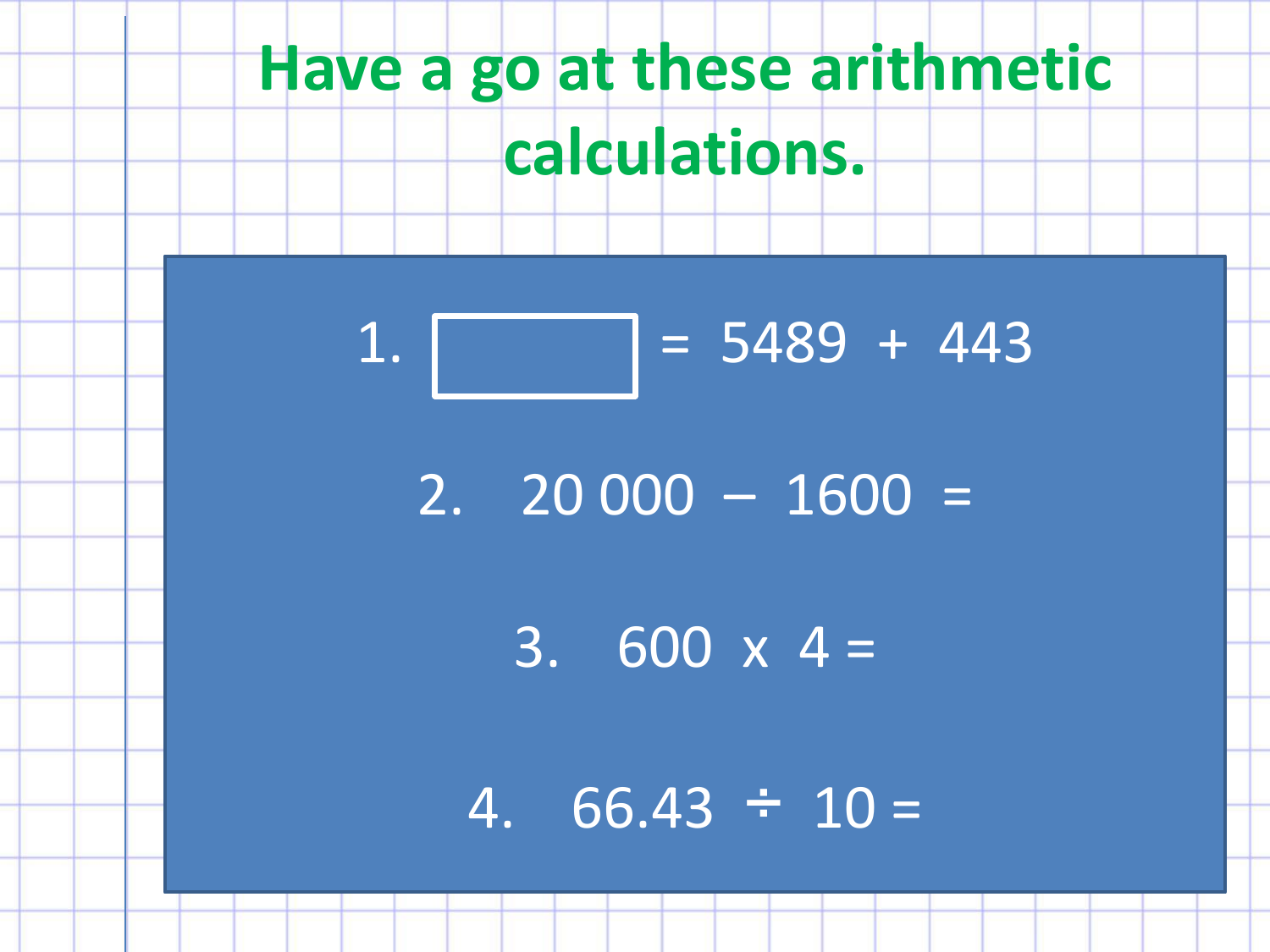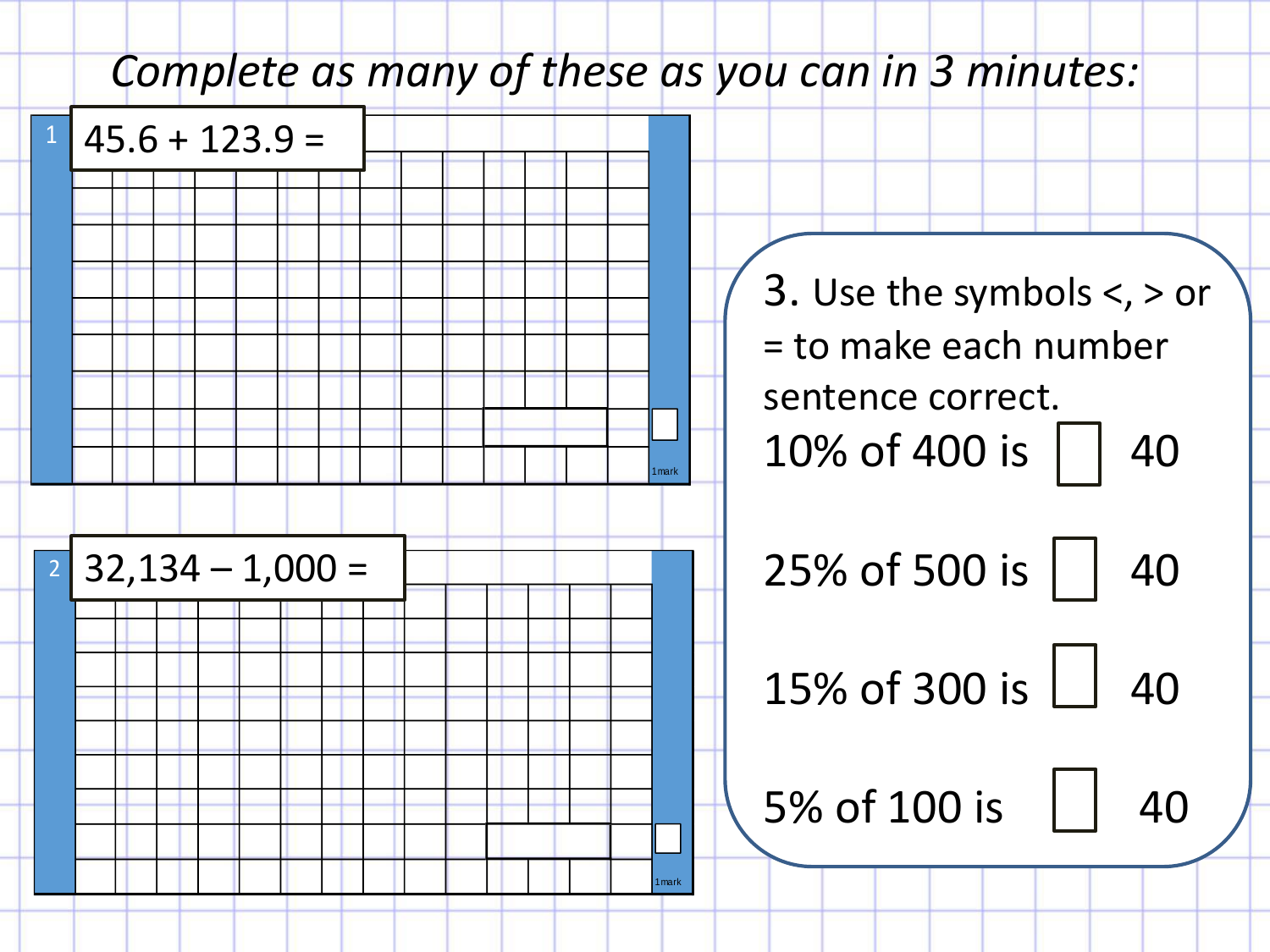#### <del>ruuuuuuuuuuuuuu</del>

Lesson 4

## Learning Question:

**Can I find the area of a parallelogram?**

## **Success Criteria:**

- Know that the formula for finding the area of a parallelogram is base x height.
- Split the parallelogram into a rectangle and two triangles.
- Use your knowledge of finding the area of a rectangle (length x height) to find the area of the parallelogram.

**Personal Target: What are you going to focus on today?**

**Vocabular** 

Parallelogram Height Base Area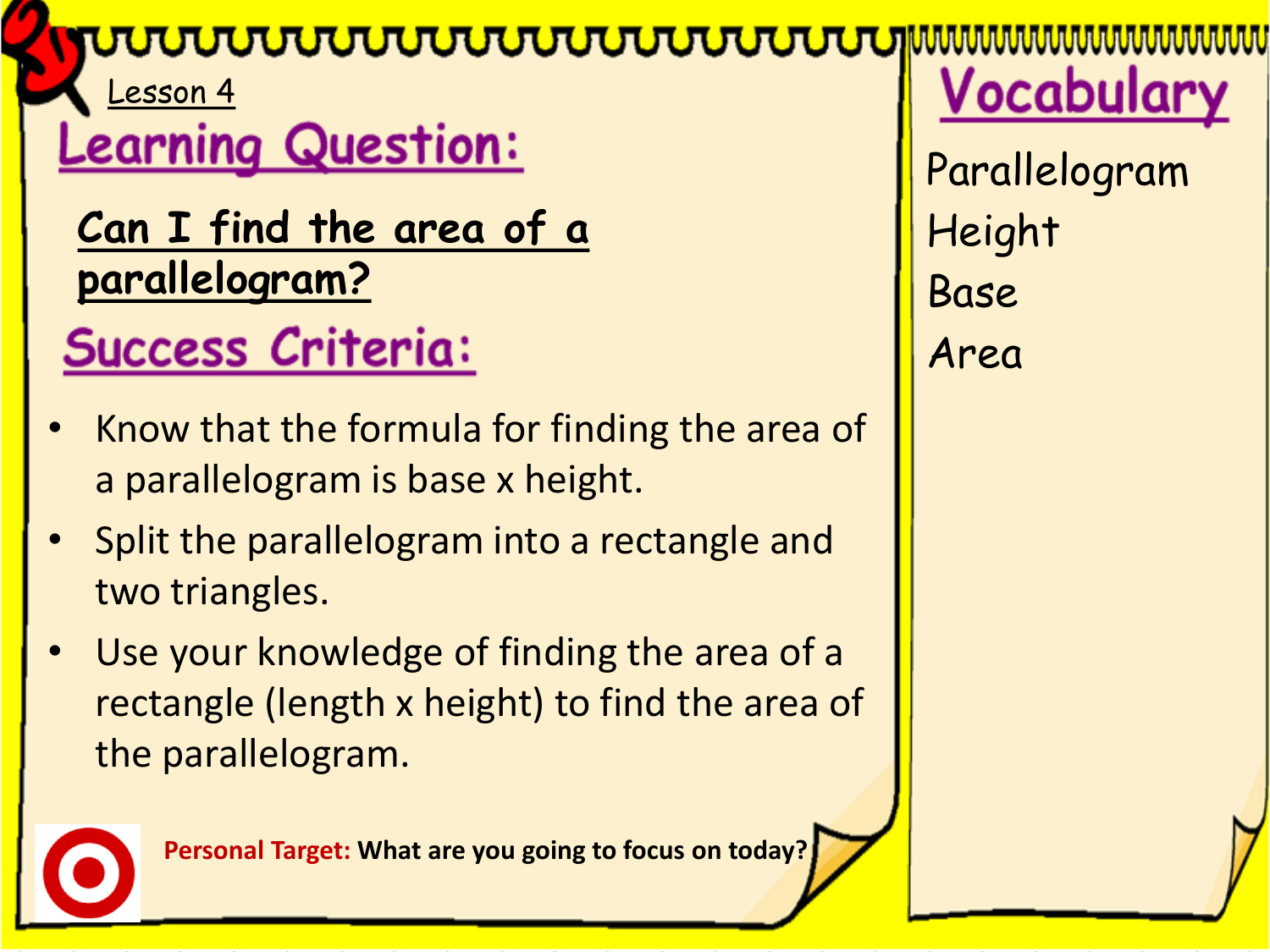### How to find the area of a parallelogram:

#### The area of a parallelogram is base x height.

8cm



#### Area =  $8 \times 5 = 40$ cm<sup>2</sup>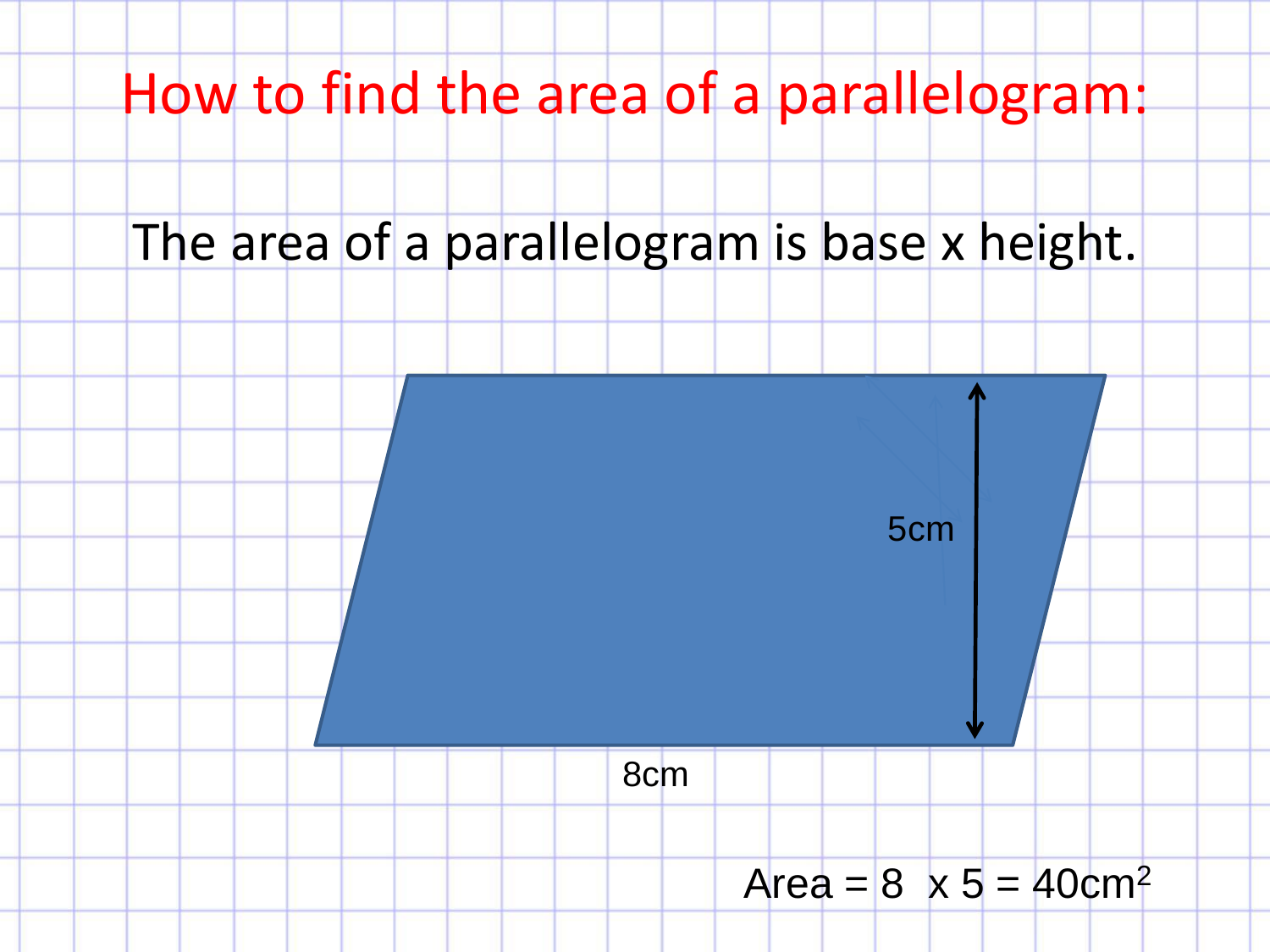# And here's why:

#### A parallelogram can be split up into a rectangle; and 2 triangles – each with the same area.

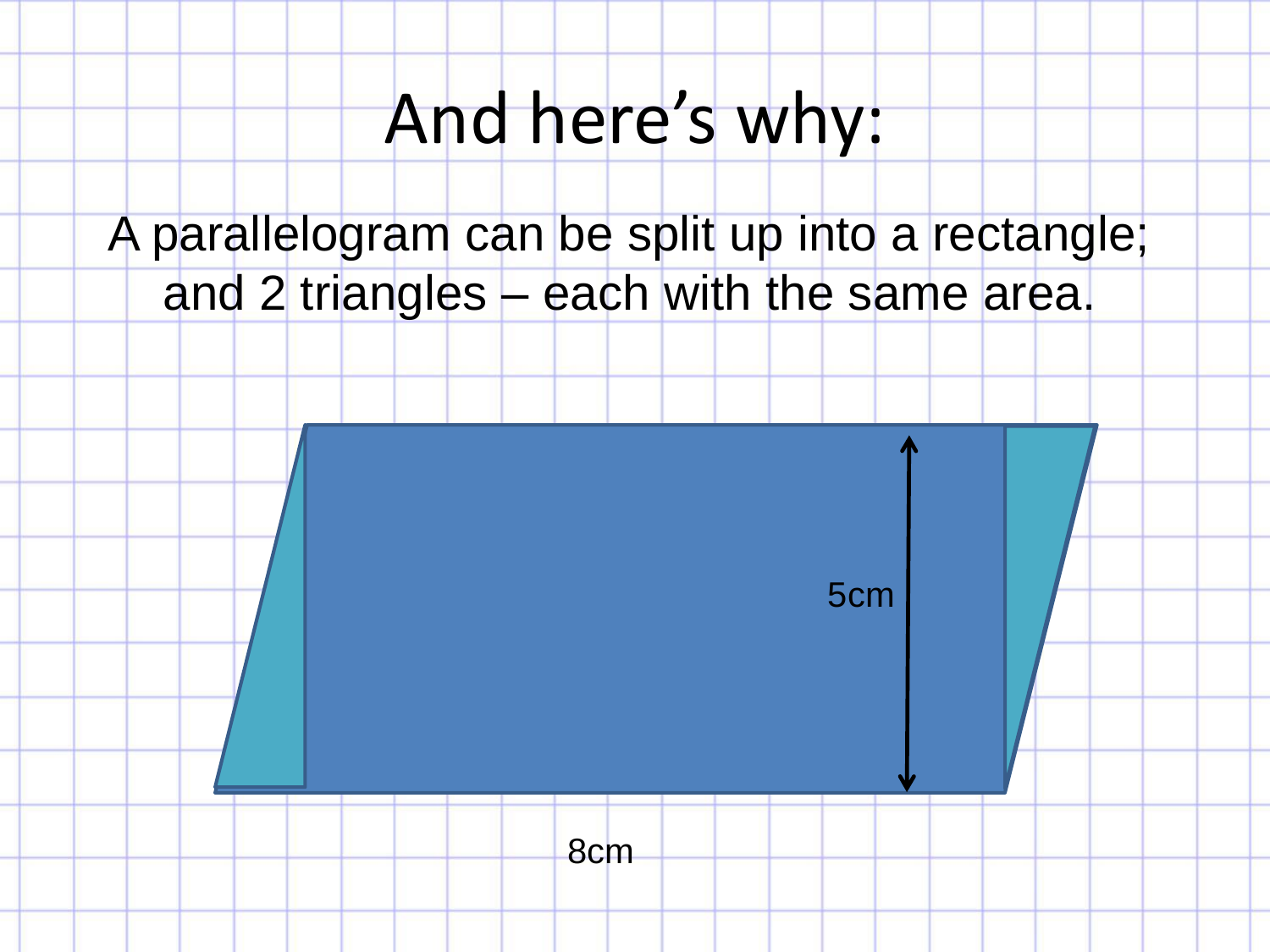## If you move one triangle to the other end, you get a rectangle.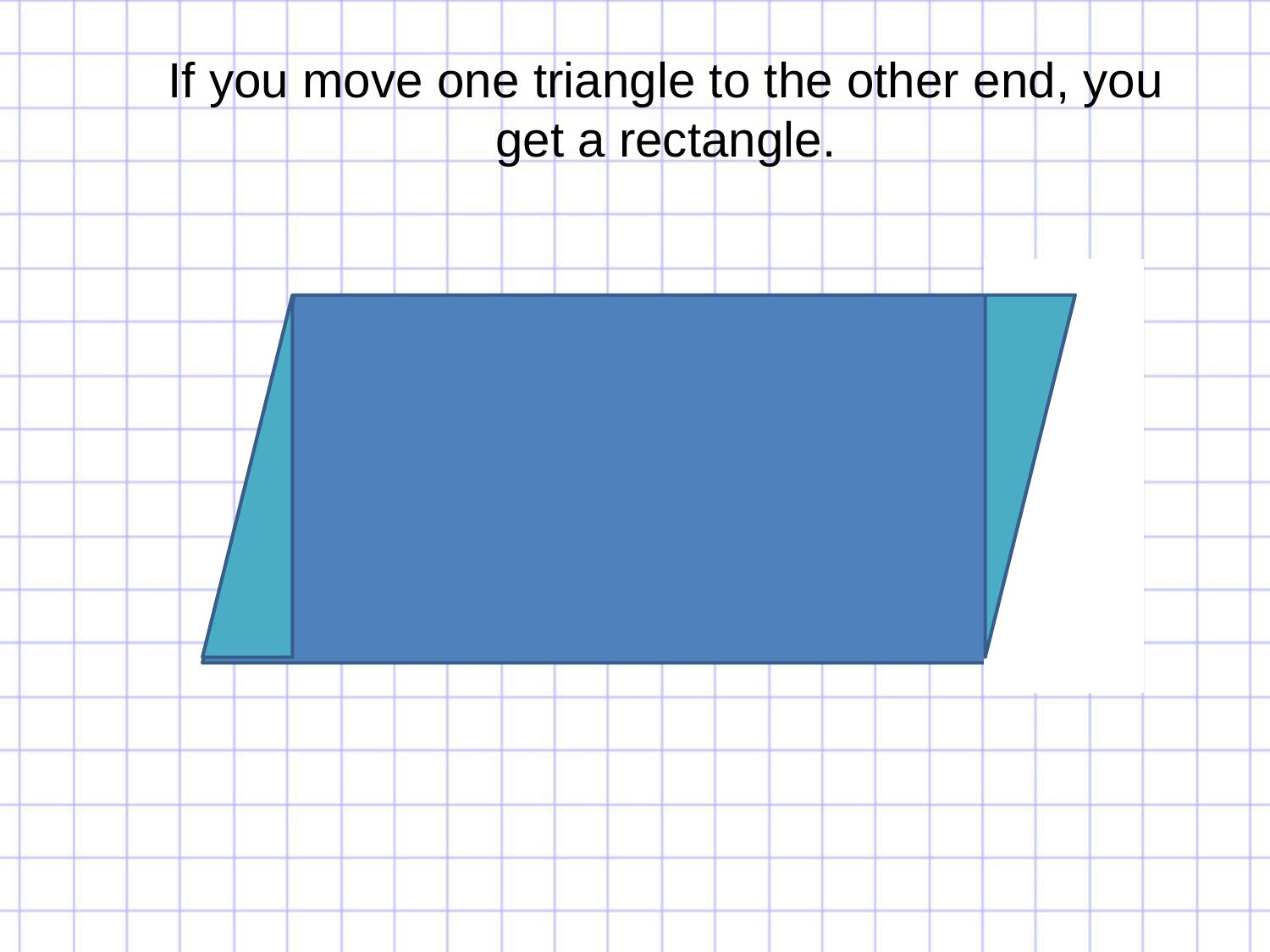# If you move one triangle to the other end, you get a rectangle.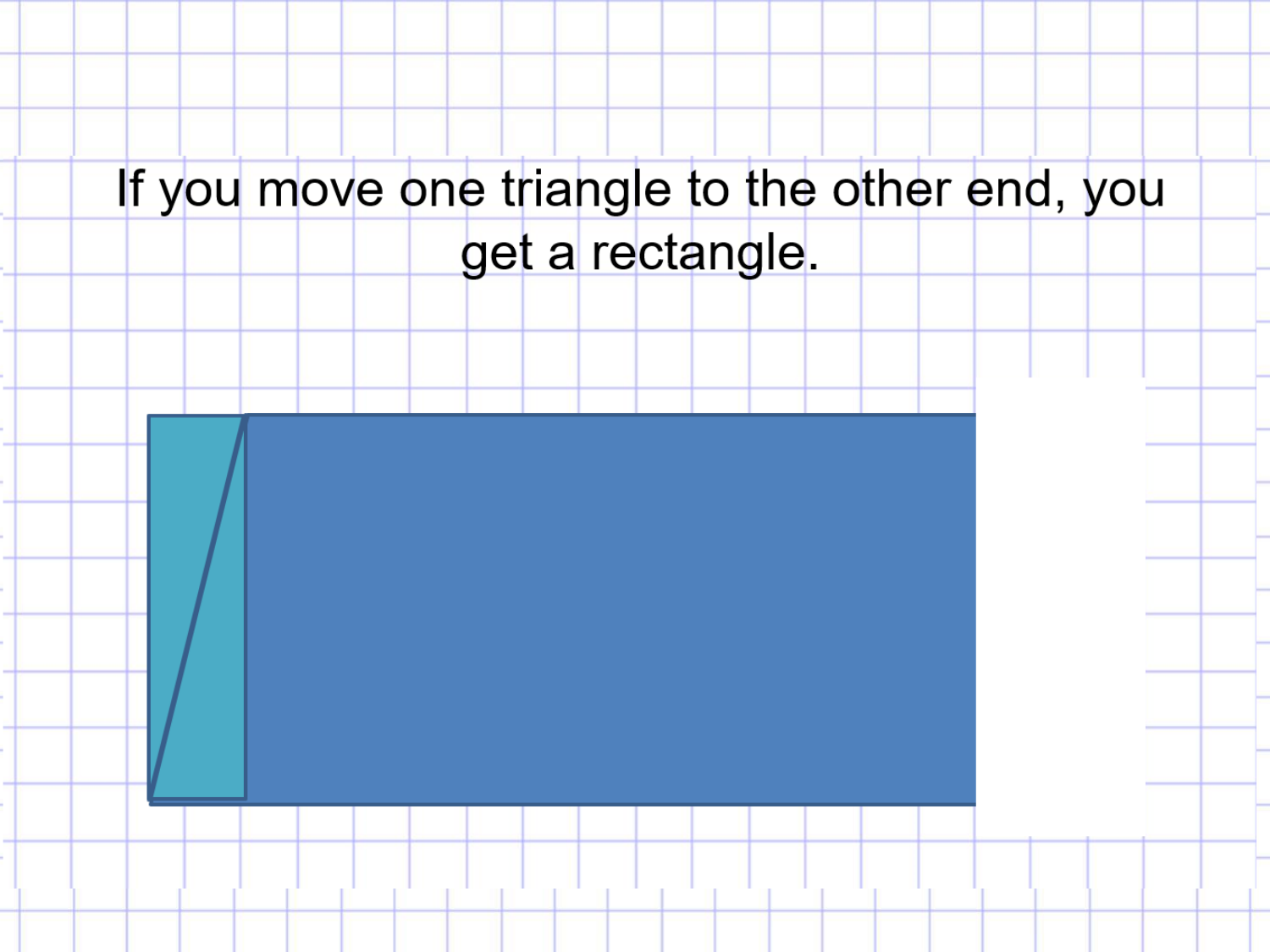## The area of a rectangle is length x width. This is the same as base x height in the original parallelogram.

5cm

8cm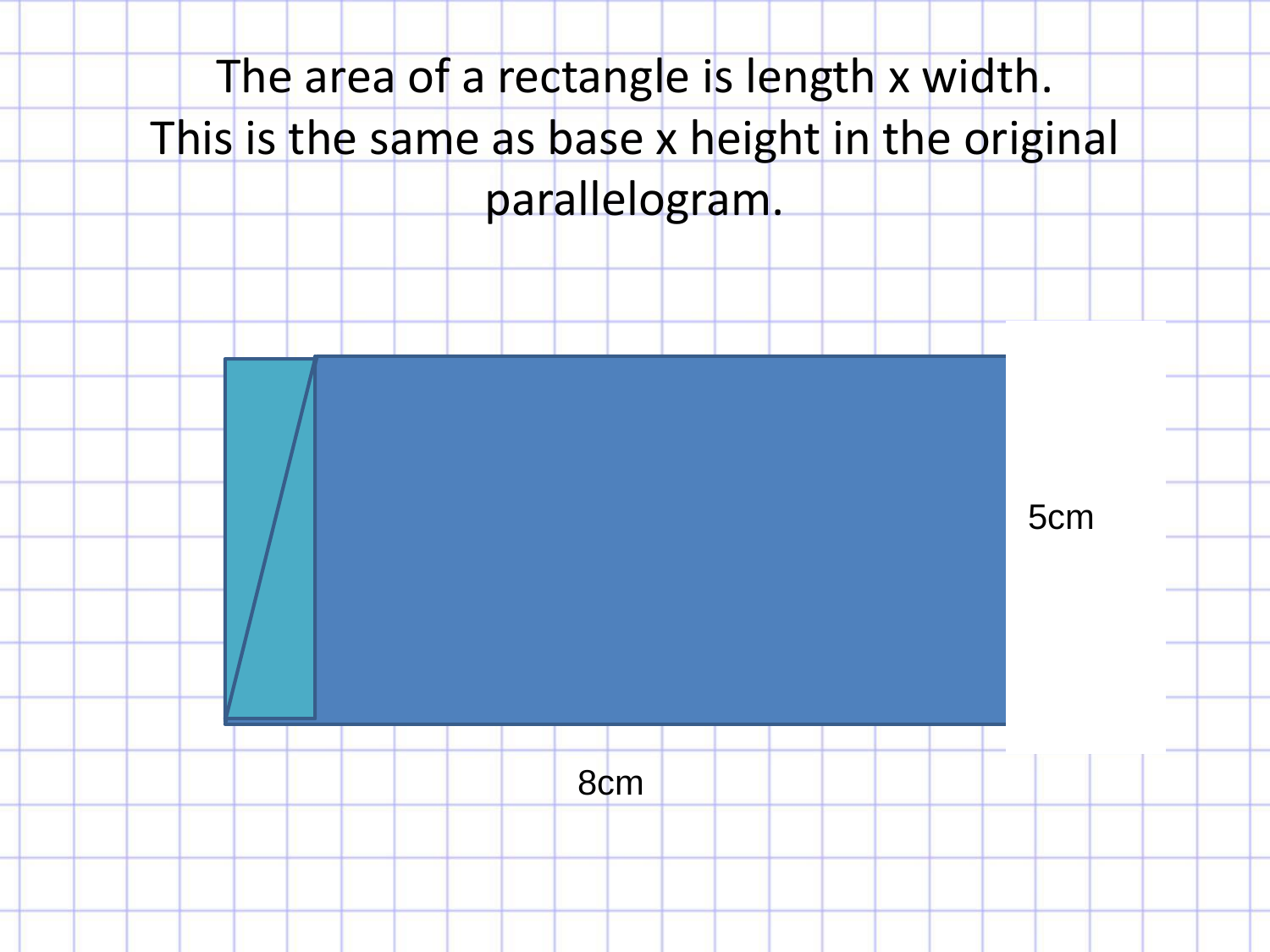#### Find the area of these parallelograms:

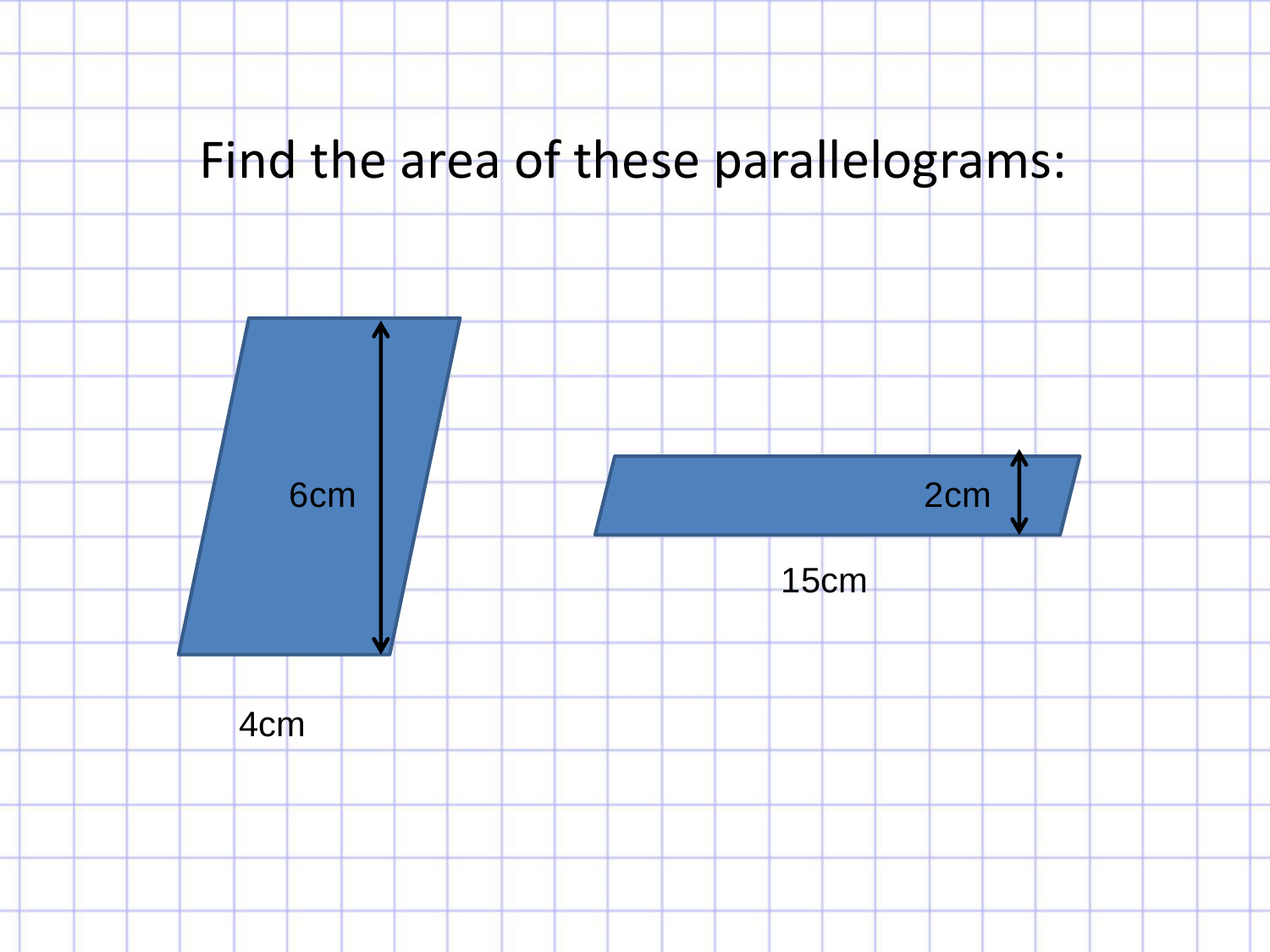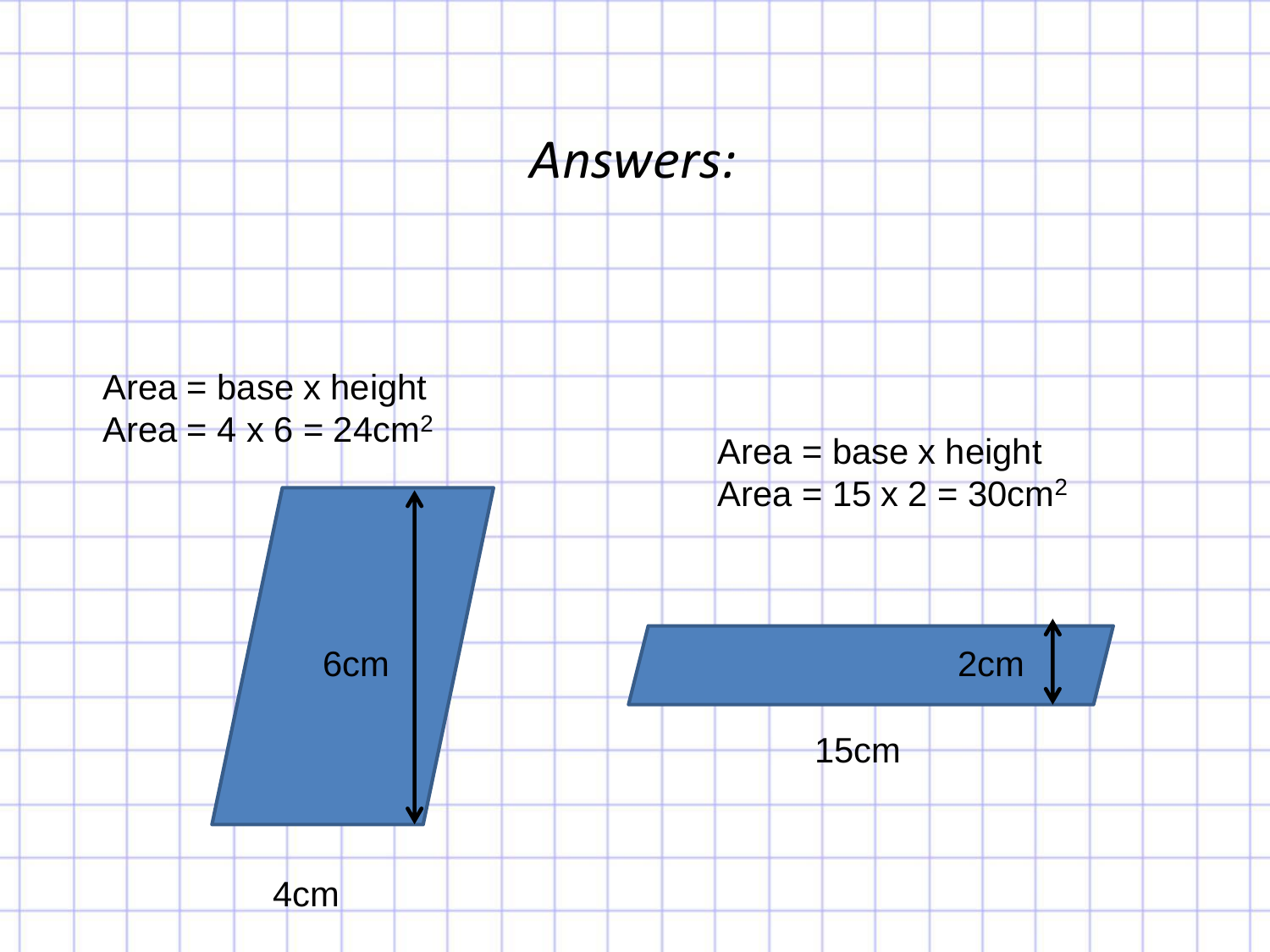### Find the area of these parallelograms:

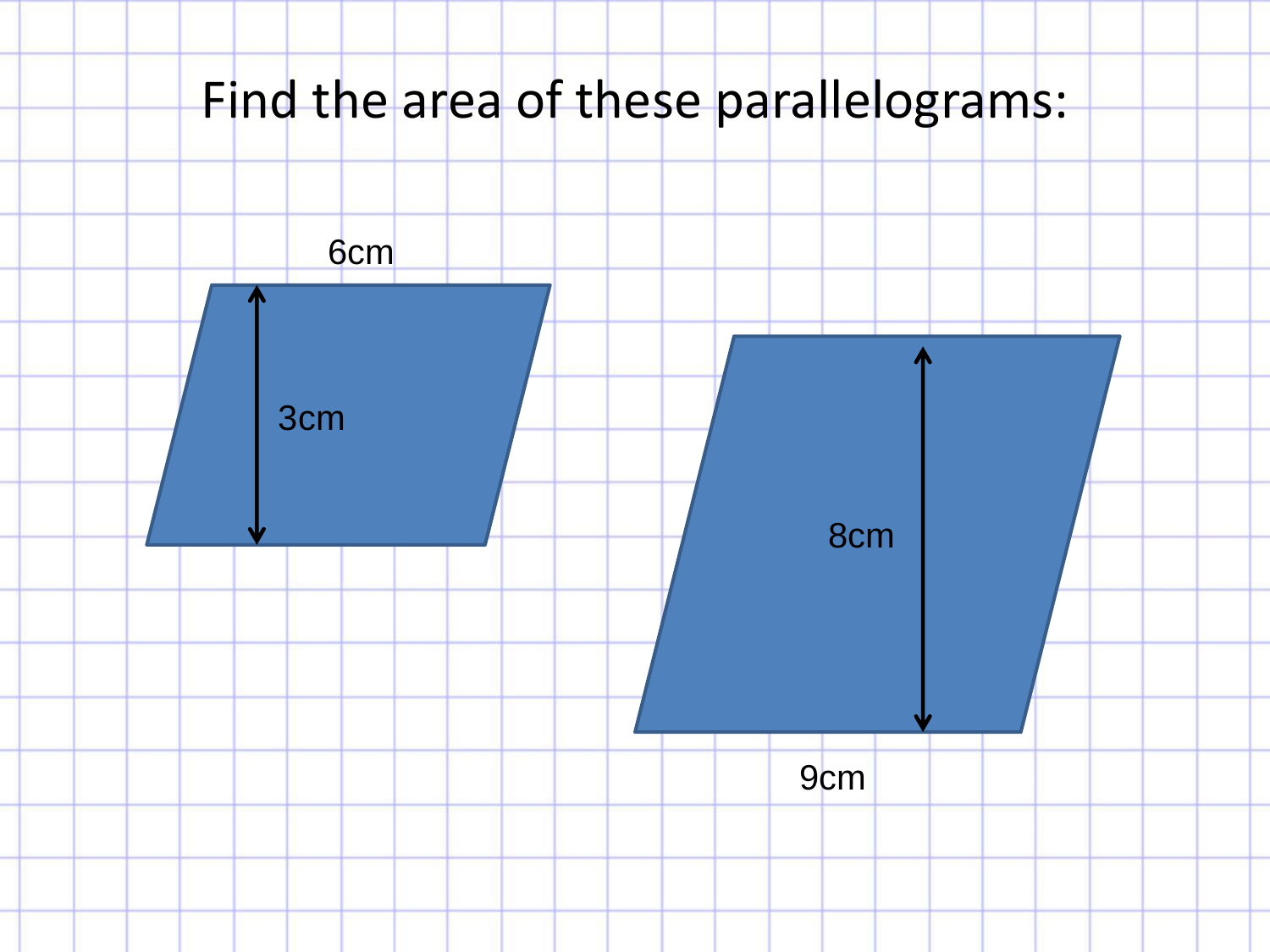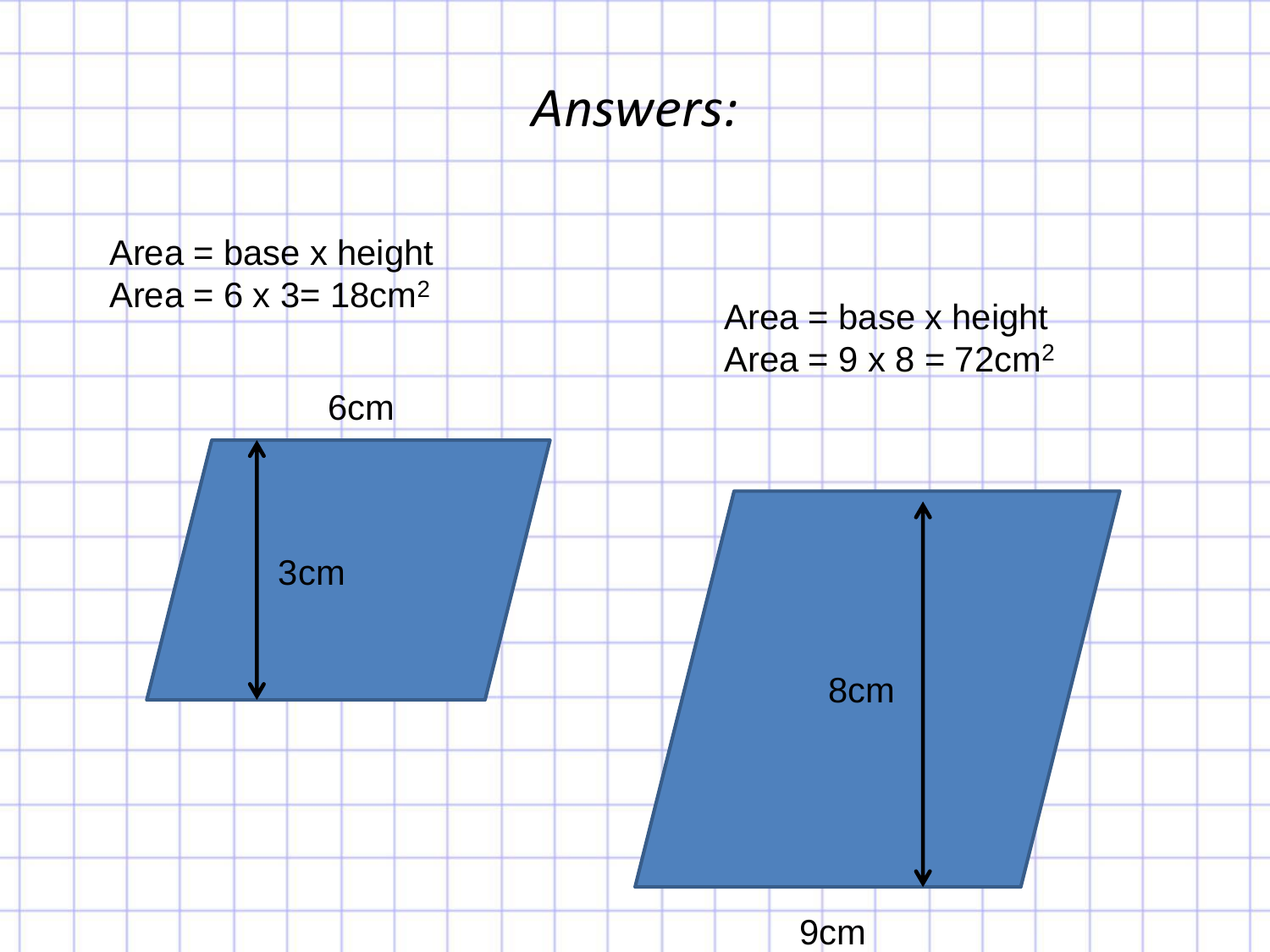#### *Your task:*

#### Complete the area of a parallelogram workshseets.